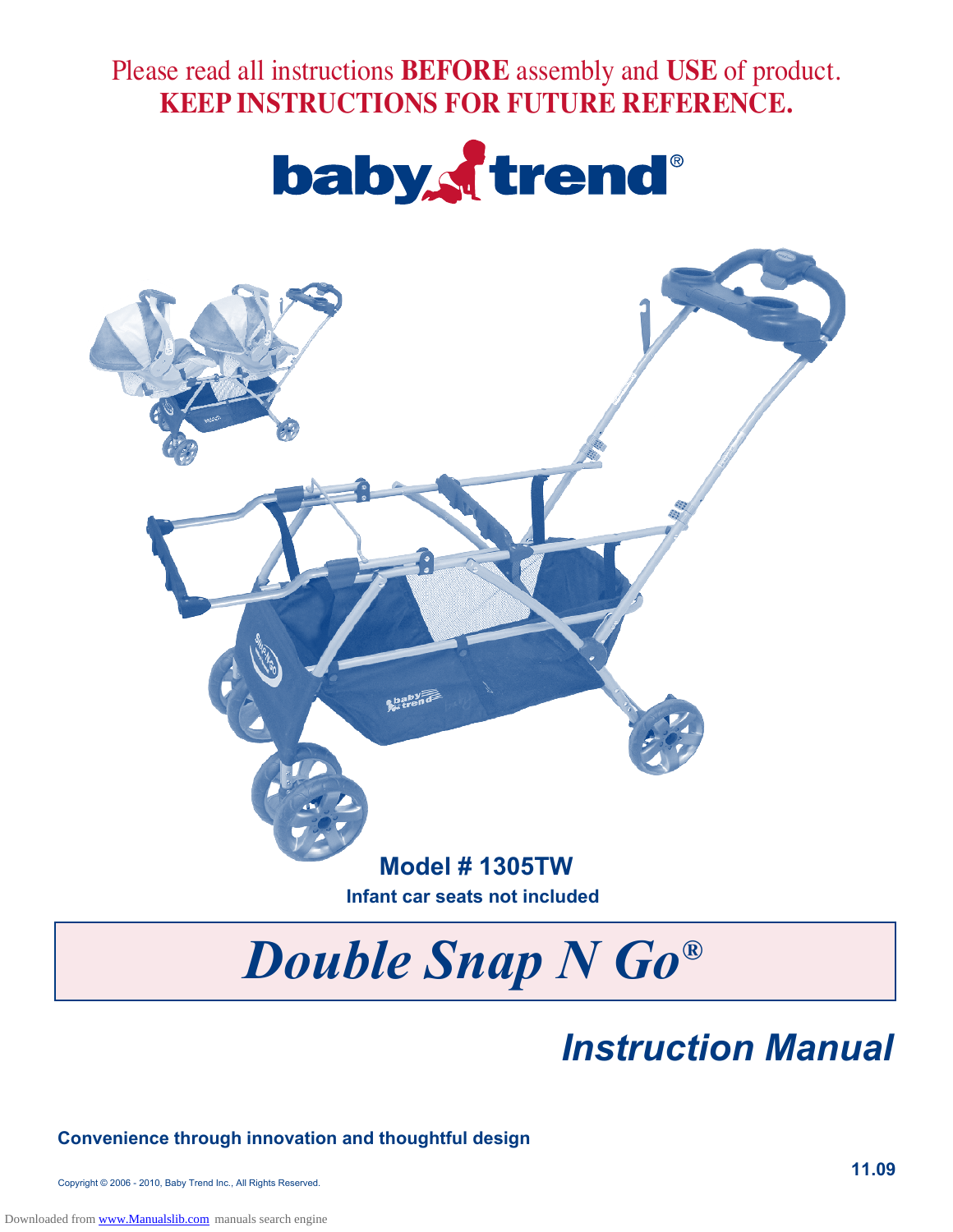

## *Double Snap N Go<sup>®</sup></sup>*

**WARNING: Please follow all of these instructions to ensure the safety of your children. Keep these instructions for future reference.** 

**WARNING: Failure to followthese instructions could resultin serious injury or death. Avoid serious injury from falling or sliding out. Always use the infant car seat harness and insure that the child and infant car seat are properly positioned according to these instructions.** 

## **WARNING: Never leave child unattended. WARNING: Care must be taken when folding and unfolding the product to prevent finger entrapment.**

- This product is designed for two infant car seats and two infants. **NEVER** use this product with one infant car seat only.
- Purses, shopping bags, parcels, diaper bags or accessory items may change the balance of the stroller and cause hazardous unstable conditions.
- The maximum weight that can be carried in the storage basket is 10 lbs. The maximum weight for the parent tray is 3 lbs.
- Be certain the stroller is fully erect and latched in the open position before allowing a child near the stroller.
- Excessive weight may cause a hazardous unstable condition to exist. **DO NOT EXCEED 80 lbs TOTAL**.
- For use with two (2) children weighing no more than 30 pounds each, or a total weight of no more 80 pounds combined. Exceeding 90 lbs will cause excessive wear and stress on the stroller and may cause a hazardous, unstable condition to exist.
- **NEVER** use the stroller on stairways or escalators.
- **NEVER** allow your stroller to be used as a toy.
- To clean, use only mild household soap and warm water with a sponge or cloth.
- Check your stroller often for loose screws, worn parts, torn material or stitching. Replace or repair parts as needed.
- Discontinue use of stroller should it malfunction or become damaged. Please contact our customer service Parts Hotline to arrange for repair or to obtain replacement parts.

*Please: If you experience any difficulty with the use of our product or have a question regarding these instructions, please contact our Customer Service Department at 1-800-328-7363 between the hours of 8:00am and 4:30pm Pacific Standard Time or visit us at www.babytrend.com. Please do not return the product to the store as once it is returned it cannot be re-sold and the materials and energy used to make it are wasted.*

#### *To Contact us:*

| <b>Baby Trend, Inc.</b> | <b>Parts Hotline:</b>                         |
|-------------------------|-----------------------------------------------|
| 1607 S. Campus Ave.     | 1-800-328-7363                                |
| Ontario, CA 91761       | 8:00 a.m. and 4:30 p.m. Pacific Standard Time |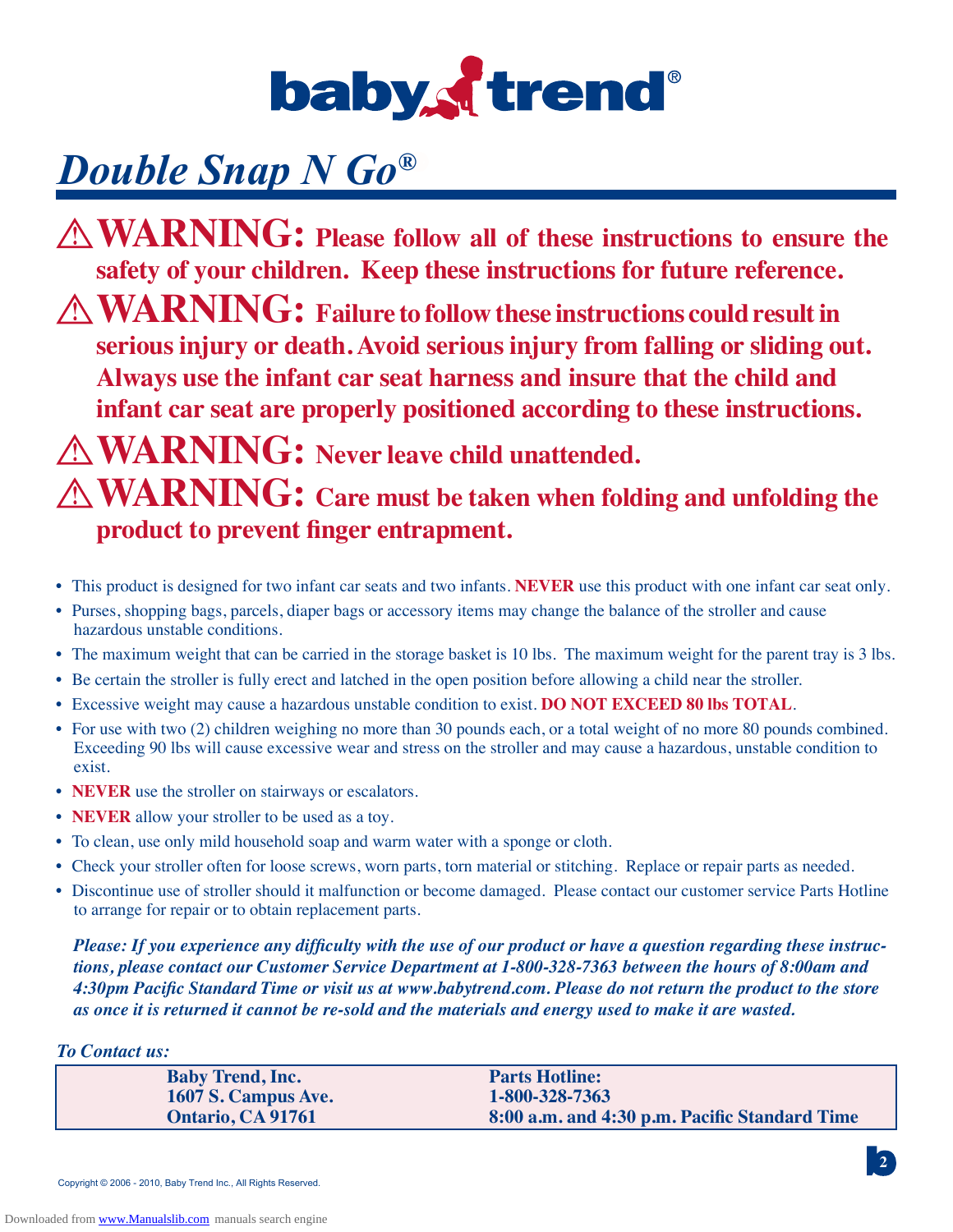

#### **TO ENSURE SAFE OPERATION OF YOUR STROLLER, PLEASE FOLLOW THESE INSTRUCTIONS CAREFULLY AND RETAIN THEM FOR FUTURE REFERENCE.**

#### **ASSEMBLY:**

**1.** Remove stroller from box. NOTE: The front wheels, rear wheels, parent tray, and support bars specific to your infant car seats need to be installed prior to use.

**2.** To attach the front wheels, unfold stroller and lean backwards so that it rests on the handle and rear frame tubes with the front wheel tubes pointing upward. (Fig. 1) Position the front wheel assembly over the front tube so that the large hole in the swivel assembly will slide onto the front tube. Carefully push the wheel assembly until it locks onto the front leg. Tug on the wheel assembly to ensure that it is securely attached to the stroller. (Fig. 2)

**3.** Lean the stroller forward to rest on the front wheels. To attach the rear wheels, position the rear axle and wheel assembly so that the brake levers are facing the rear of the stroller. (Fig. 3.1) Press the rear wheel assembly onto the rear frame tubes, being careful that the push buttons on the forward side of each rear tube engage the hole on the forward side of each rear wheel housing. (Fig. 3.2) Tug on the rear wheel assembly to ensure that it is securely attached to the stroller and firmly locked into place.

**DO NOT** use the stroller if the wheels are not locked into place, but rather contact our customer service department immediately at 1-800-328-7363, between the hours of 8:00am and 4:30pm PST, for assistance.

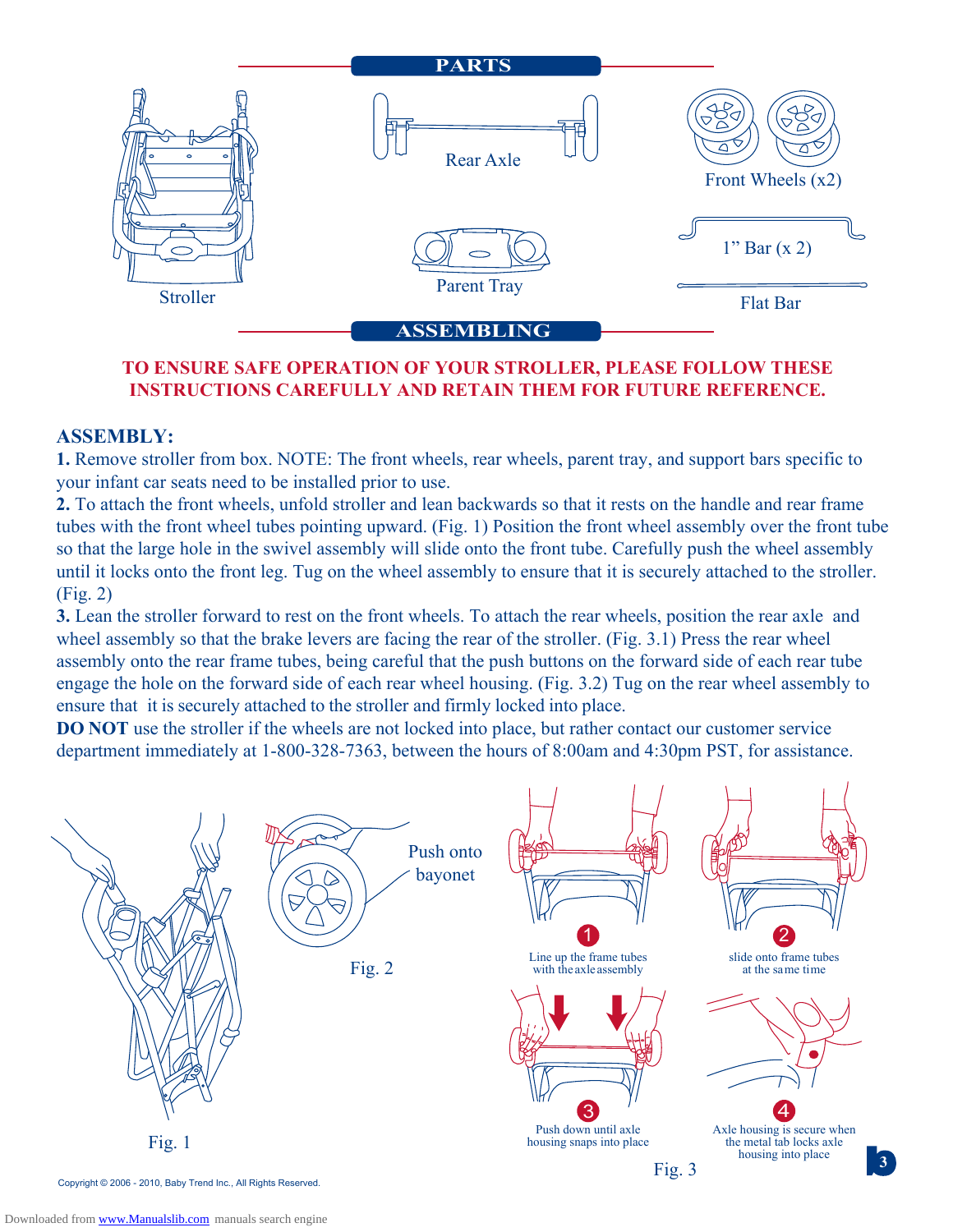## **WARNING: DO NOT place hot liquids in the parent tray. Hot liquids can burn your child. Do not place more than 3 pounds in the tray as it may cause a hazardous unstable condition to exist.**

To attach the parent tray, position the tray so that the hinges for the storage compartment are facing foward. Snap the parent tray to the stand at the top of the frame. Check that the tray is securely latched in place. Please see figure A.

**WARNING: ALWAYS USE the Infant Car Seat harness to avoid serious injury from falling or sliding out.** 

### **BRAKES:**

### **WARNING: ALWAYS SET brakes when the stroller is not being pushed so that the stroller will not roll away. Never leave stroller unattended on a hill or incline as the stroller may slide down the hill.**

• To engage brakes, apply light downward pressure to the brake lever located on each rear wheel. The stroller may require slight forward or rearward movement in order to line up the teeth on the brake with the each wheel brake cluster. (Fig. 4) Check that the stroller will not move and that the brakes are properly applied. To release, gently lift up on the brake lever.

### **TO FOLDSTROLLER:**

#### **DO NOT allow children near stroller while folding.**

- The front section should be folded back to reduce the folded size of the stroller. To fold the front frame, slide the plastic fittings forward then lift upward on the frame. Rotate the front frame backwards, and rest on the rear portion of the frame. (Fig. 8a & 8b)
- To fold the stroller slide the red small trigger on the top of the handle to the left with your thumb, then squeeze the red large trigger while pushing forward on the handle. (Fig. 5) Once the stroller begins to fold, release the triggers and pull backward on the front of the frame until stroller is folded. Secure the stroller in the folded position by latching the fold latch. The fold latch is located on the right side of the stroller at the intersection of the handle and the rear tube, over the extended rivet located on the lower frame tube. (Fig. 6)



Fig. A



Fig. 4









Copyright © 2006 - 2010, Baby Trend Inc., All Rights Reserved.

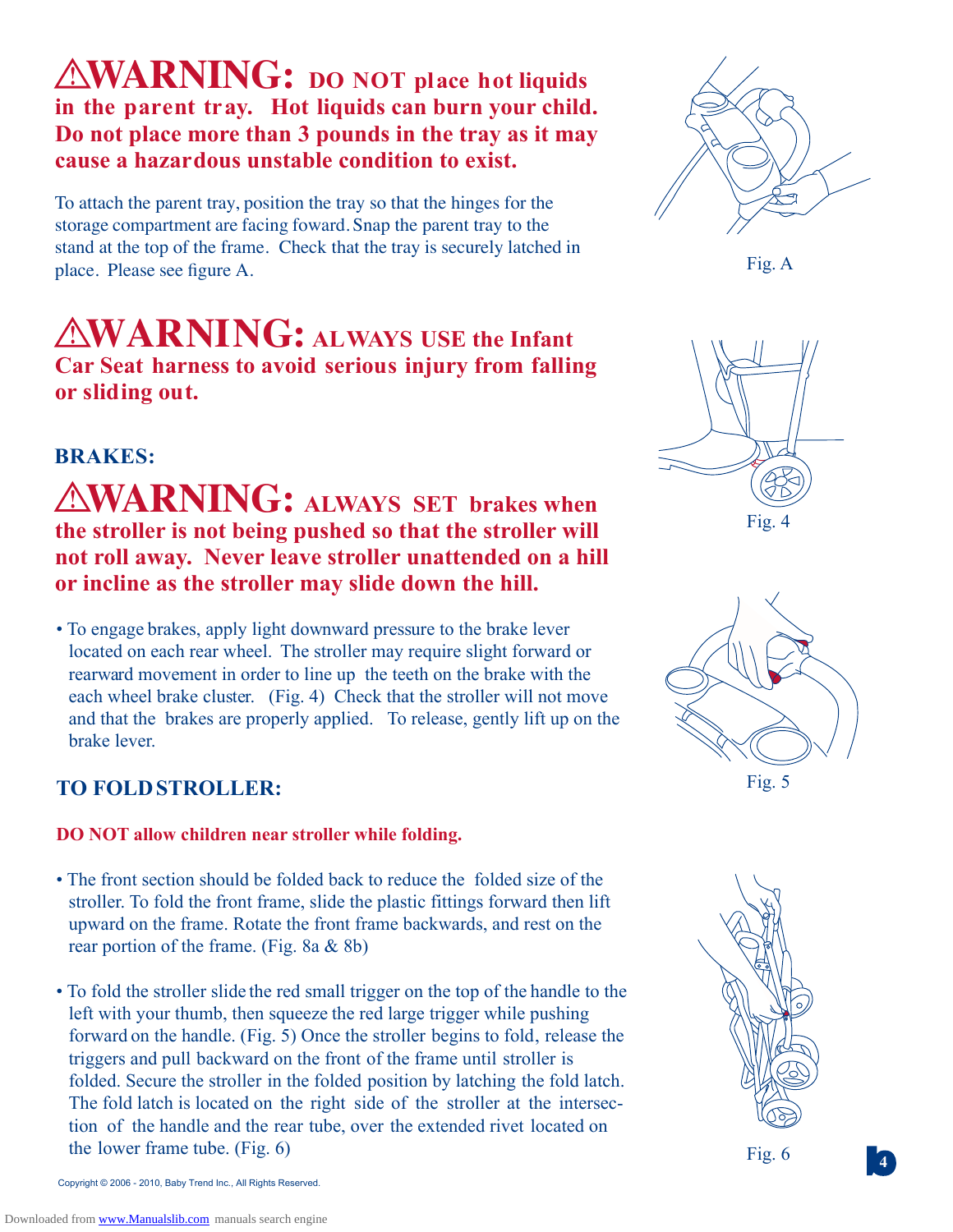#### **TO UNFOLD STROLLER:**

#### **DO NOT allow children near stroller while unfolding.**

- 1. Release the folding latch located on the right side.
- 2. Lift up on the stroller handle with both hands making sure the stroller frame is erect and locks in the open position. (Fig. 7) The stroller has spring-loaded latches on both sides of the frame. Test that both latches are fully engaged prior to placing your child in the stroller.
- 3. Extend the front frame by rotating it forward. (Fig. 8b). Slide the two plastic fittings forward and then back so both latch securely onto the front tubes of the stroller frame. (Fig. 8a)

#### **TO ATTACH AN INFANT CAR SEAT:**

1. Place car seats onto snap bars with stroller open and locked in place. (Fig. 9) Please refer to the chart on next page for snap bars' positions. (Fig. 12) NOTE: Some brands of infant car seats will lock onto the snap bar, and some brands may simply rest on the bar, you must **ALWAYS** use the safety belt to secure every car seat that is placed on the Snap-N-Go.

## **WARNING: When loading, car seat in REAR position first, then 2nd car seat in FRONT position. When unloading, remove FRONT car seat first then REAR car seat second.**

2. Strap the safety belt over the carseat and connect the buckles together. Tighten the strap so the car seat fits snug and can't move. (Fig. 10) NOTE: Some car seats have slots for the safety belt to slide through, if you have a car seat with these slots please feed the safety belt through each slot and secure. (Fig. 11)

## **WARNING: Avoid serious injury from falling, ALWAYS use the safety belt to secure both of FRONT and REAR car seats.**



Fig. 10 Fig. 11 **5** Copyright © 2006 - 2010, Baby Trend Inc., All Rights Reserved.